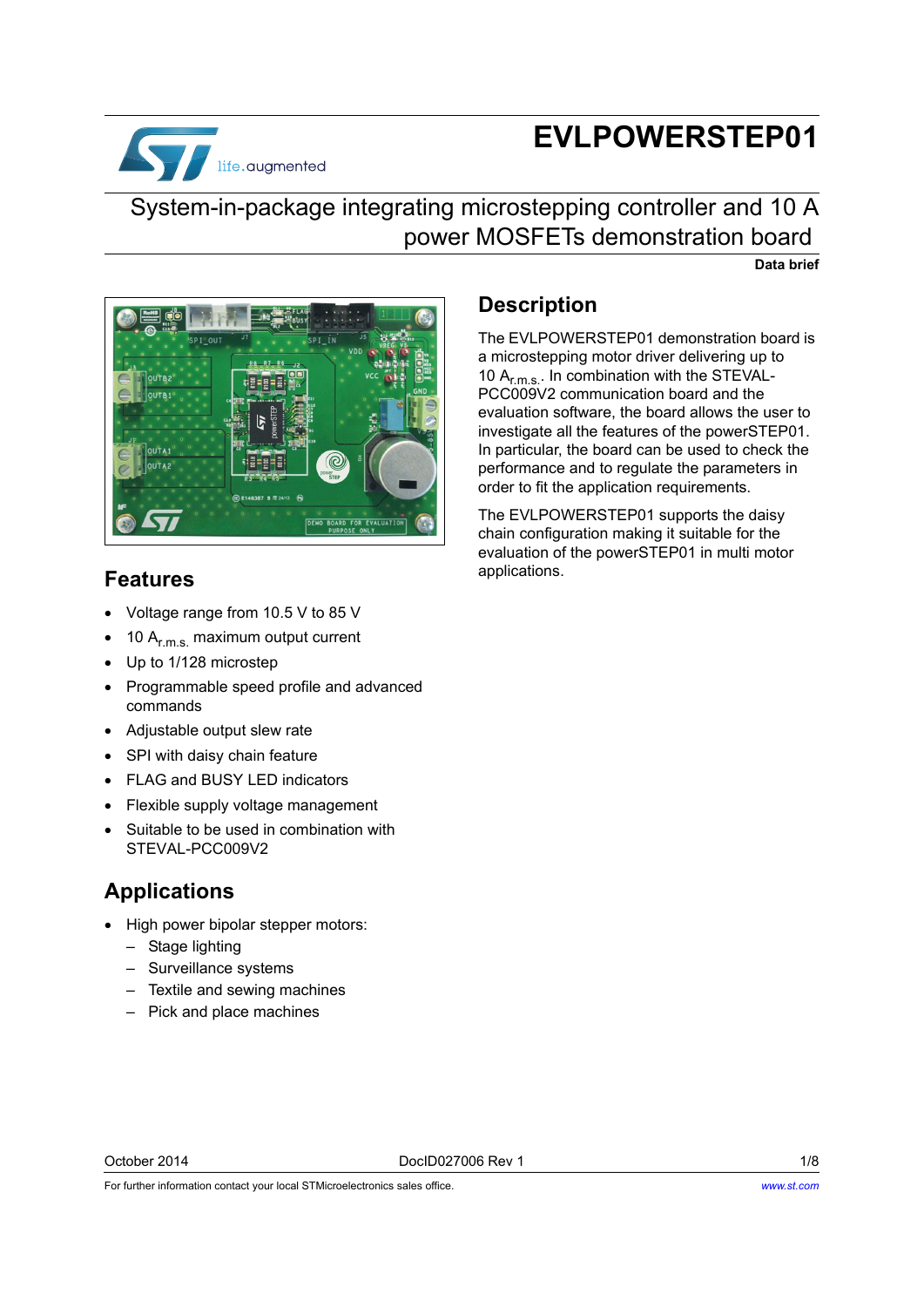## **Board description**

| <b>Parameter</b>                    | <b>Value</b>       |  |
|-------------------------------------|--------------------|--|
| Supply voltage (VS)                 | 10.5 V to 85 V     |  |
| Maximum output current (each phase) | 10 $A_{r.m.s.}$    |  |
| Gate drivers supply voltage (VCC)   | 7.5 V to 15 V      |  |
| Logic supply voltage                | 3.3V               |  |
| Logic interface supply voltage      | 3.3 V or 5 V       |  |
| Low logic level input               | 0 V                |  |
| High logic level input              | VDD <sup>(1)</sup> |  |
| Operating ambient temperature       | 0 °C to +85 °C     |  |

#### **Table 1. Electrical specifications**

1. All logic inputs are 5 V tolerant.





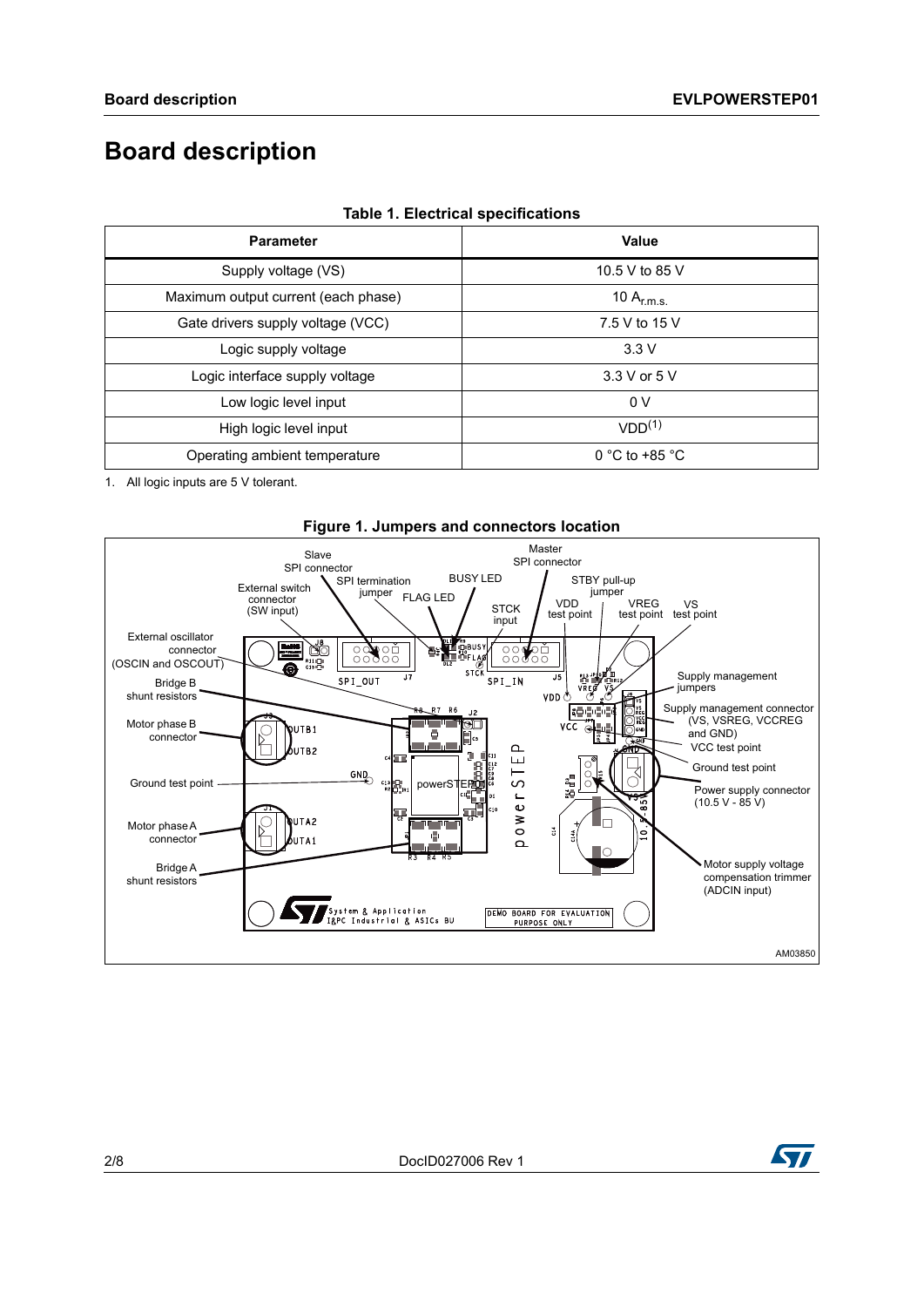| <b>Name</b> | <b>Type</b>  | <b>Function</b>                        |
|-------------|--------------|----------------------------------------|
| J4          | Power supply | Main supply voltage                    |
| J1          | Power output | Power bridge A outputs                 |
| J3          | Power output | Power bridge B outputs                 |
| J6          | Power supply | Integrated voltage regulator inputs    |
| J5          | <b>SPI</b>   | Master SPI connector                   |
| J7          | SPI          | Slave SPI connector                    |
| JP3         | Jumper       | VS to VSREG jumper                     |
| JP4         | Jumper       | VSREG to VCC jumper                    |
| JP5         | Jumper       | VCC to VCCREG jumper                   |
| JP6         | Jumper       | <b>VCCREG to VREG jumper</b>           |
| JP7         | Jumper       | VREG to VDD jumper                     |
| JP8         | Jumper       | VDD to 3.3 V from SPI connector jumper |
| JP9         | Jumper       | Daisy chain termination jumper         |
| JP10        | Jumper       | STBY to VS pull-up jumper              |

#### **Table 2. Jumpers and connectors description**

### **Table 3. Master SPI connector pinout (J5)**

| Pin number | <b>Type</b>       | <b>Function</b>                                                                                                      |  |
|------------|-------------------|----------------------------------------------------------------------------------------------------------------------|--|
| 1          | Open drain output | powerSTEP01 BUSY output                                                                                              |  |
| 2          | Open drain output | powerSTEP01 FLAG output                                                                                              |  |
| 3          | Ground            | Ground                                                                                                               |  |
| 4          | Supply            | EXT VDD (can be used as external logic power supply)                                                                 |  |
| 5          | Digital output    | SPI "Master In Slave Out" signal (connected to powerSTEP01 SDO output<br>through daisy chain termination jumper JP9) |  |
| 6          | Digital input     | SPI "Serial Clock" signal (connected to powerSTEP01 CK input)                                                        |  |
| 7          | Digital input     | SPI "Master Out Slave In" signal (connected to powerSTEP01 SDI input)                                                |  |
| 8          | Digital input     | SPI "Slave Select" signal (connected to powerSTEP01 CS input)                                                        |  |
| 9          | Digital input     | powerSTEP01 step-clock input                                                                                         |  |
| 10         | Digital input     | powerSTEP01 standby/reset input                                                                                      |  |

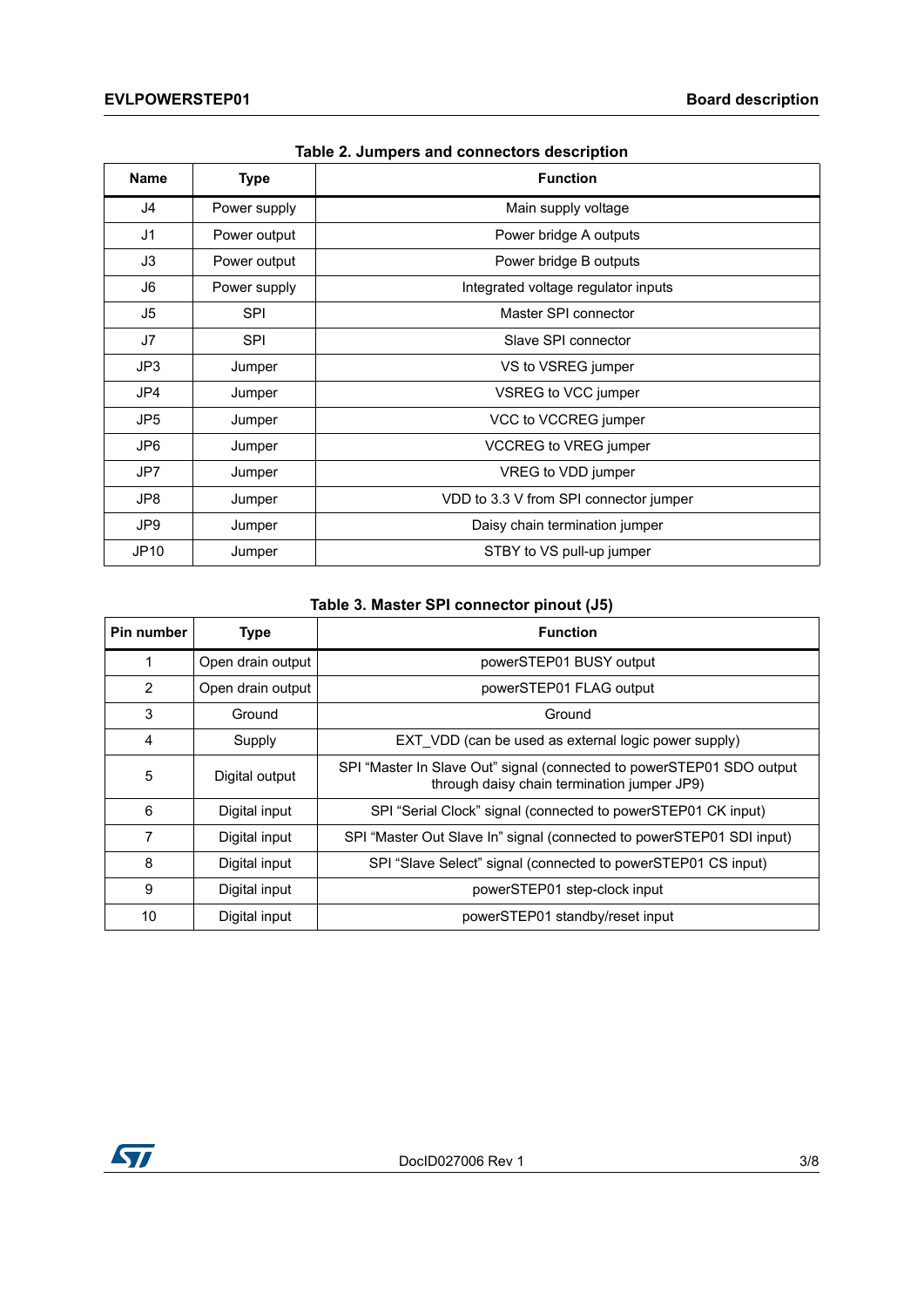| Pin number | <b>Type</b>       | <b>Function</b>                                                        |  |
|------------|-------------------|------------------------------------------------------------------------|--|
| 1          | Open drain output | powerSTEP01 BUSY output                                                |  |
| 2          | Open drain output | powerSTEP01 FLAG output                                                |  |
| 3          | Ground            | Ground                                                                 |  |
| 4          | Supply            | EXT VDD (can be used as external logic power supply)                   |  |
| 5          | Digital output    | SPI "Master In Slave Out" signal (connected to pin 5 of J5)            |  |
| 6          | Digital input     | SPI "Serial Clock" signal (connected to powerSTEP01 CK input)          |  |
| 7          | Digital input     | SPI "Master Out Slave In" signal (connected to powerSTEP01 SDO output) |  |
| 8          | Digital input     | SPI "Slave Select" signal (connected to powerSTEP01 CS input)          |  |
| 9          | Digital input     | powerSTEP01 step-clock input                                           |  |
| 10         | Digital input     | powerSTEP01 standby/reset input                                        |  |

|  | Table 4. Slave SPI connector pinout (J7) |  |  |
|--|------------------------------------------|--|--|
|  |                                          |  |  |

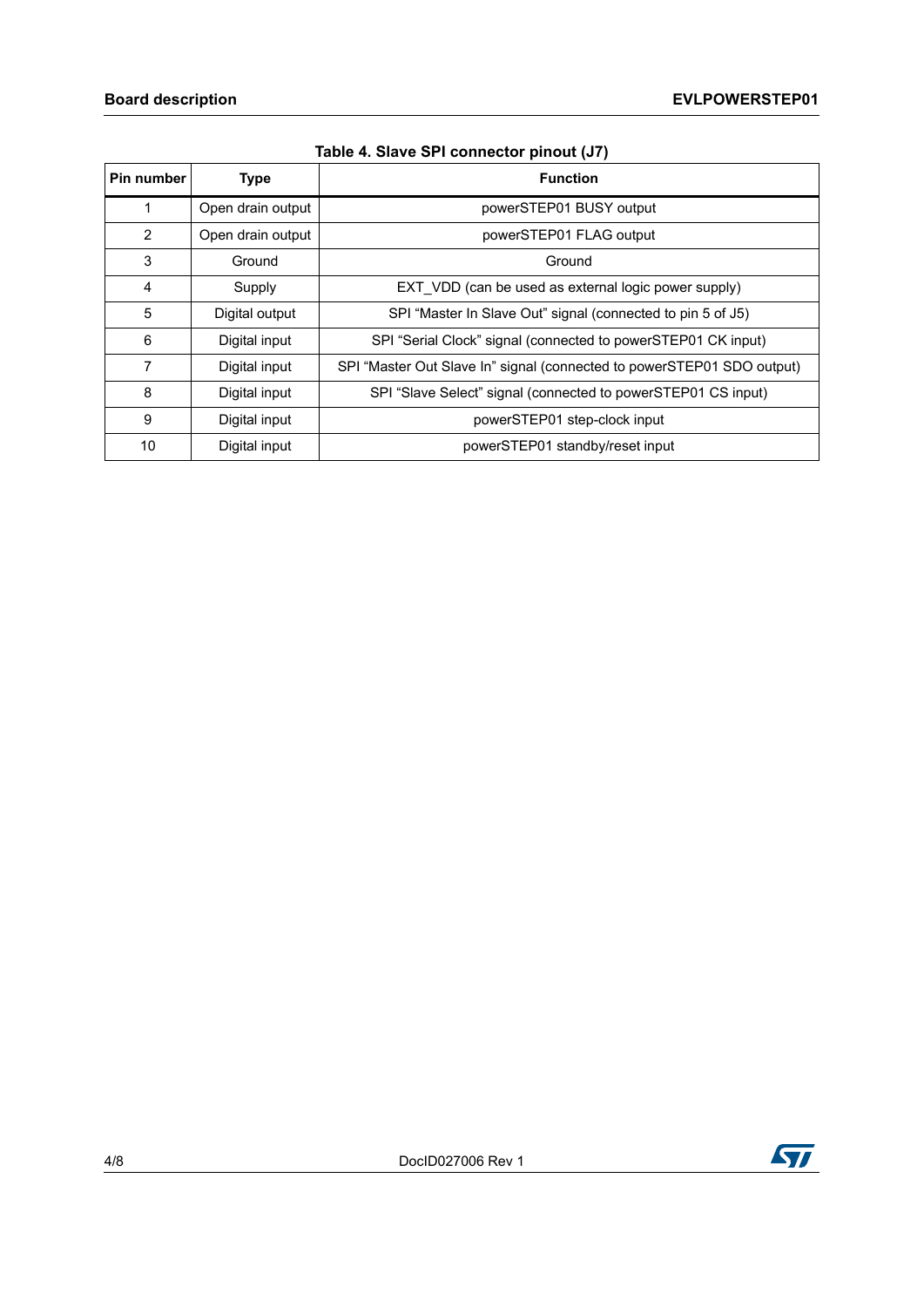



DocID027006 Rev 1 5/8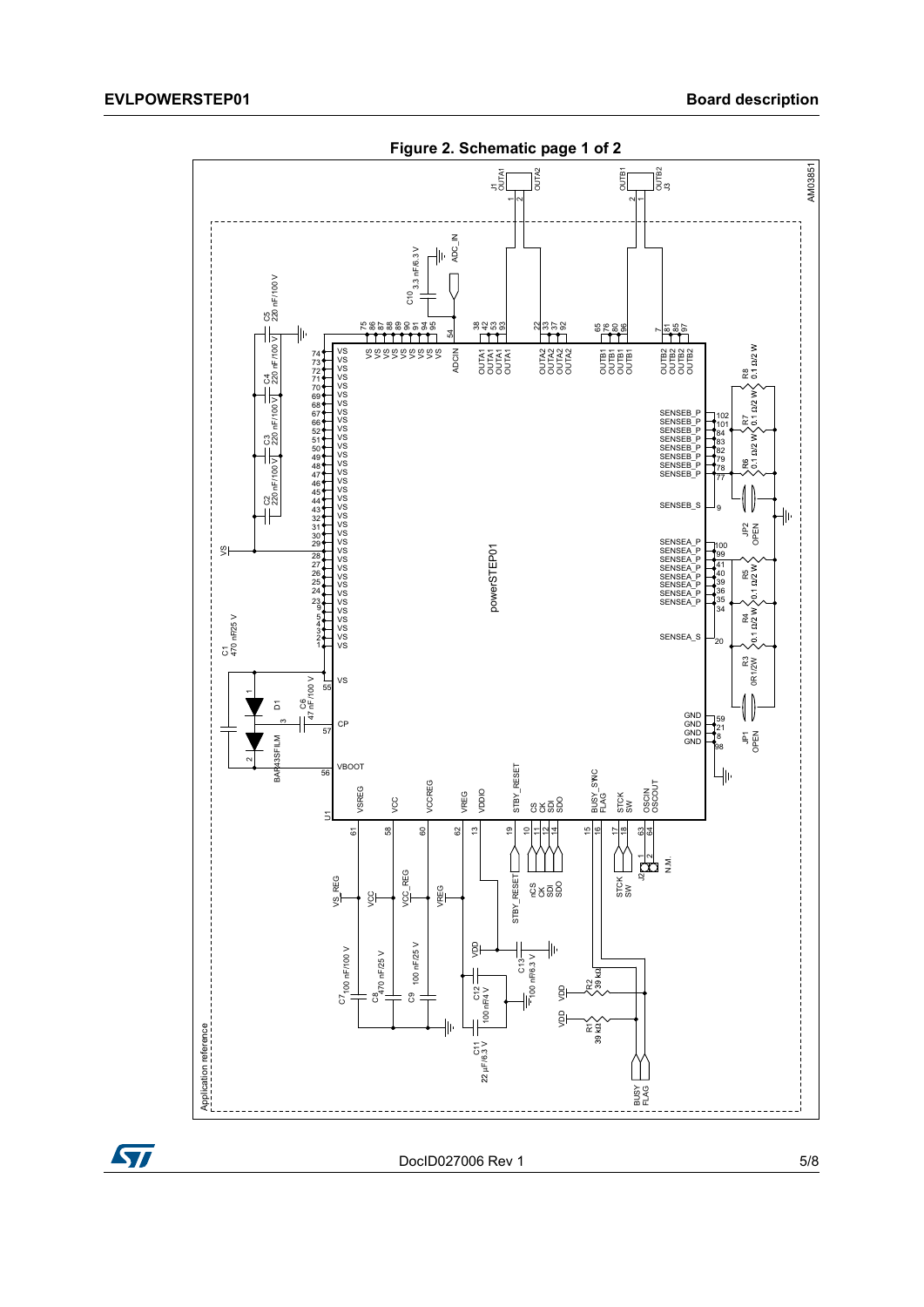

6/8 DocID027006 Rev 1

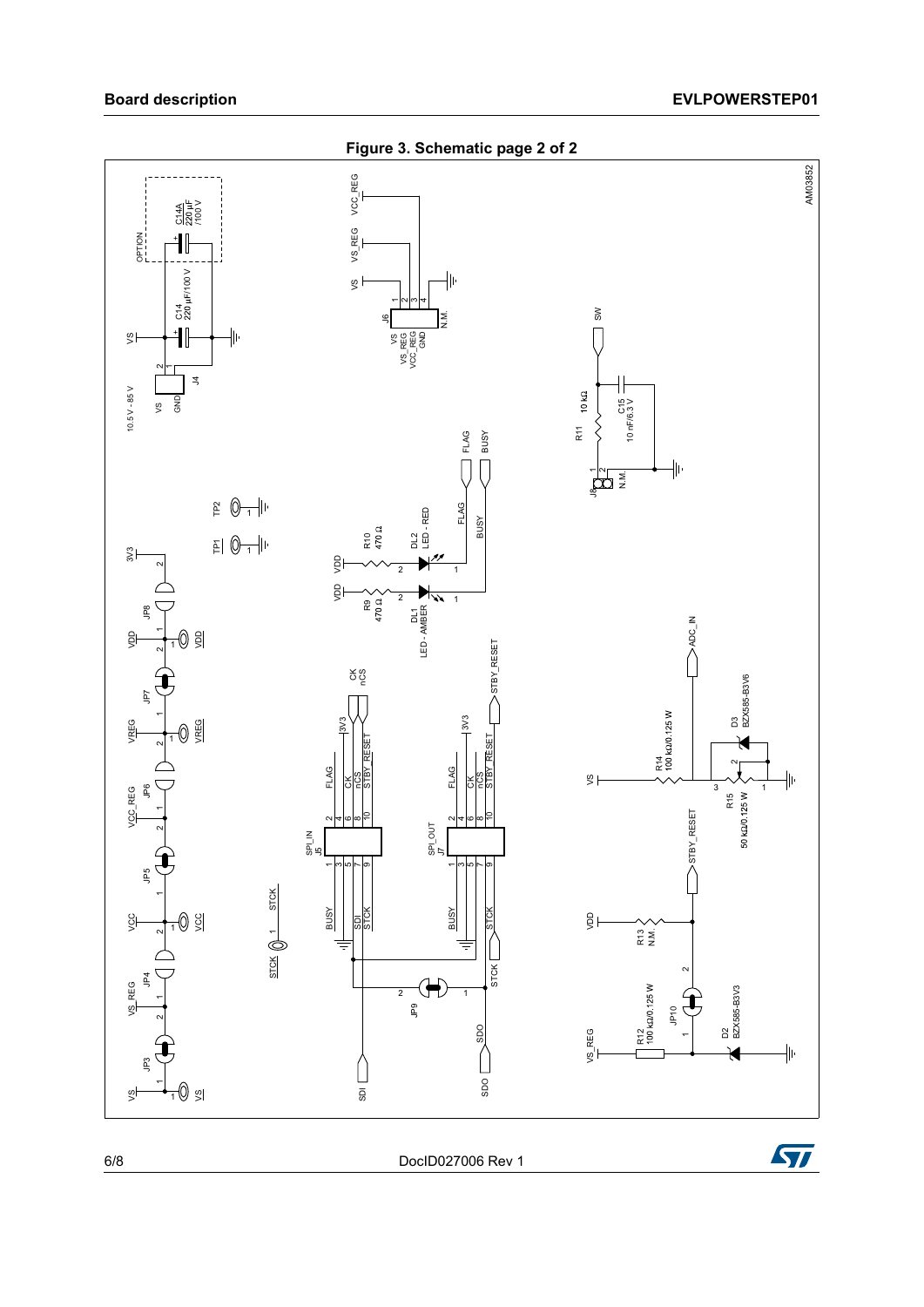# **Revision history**

| <b>Date</b> | <b>Revision</b> | <b>Changes</b>   |
|-------------|-----------------|------------------|
| 07-Oct-2014 |                 | Initial release. |

### **Table 5. Document revision history**